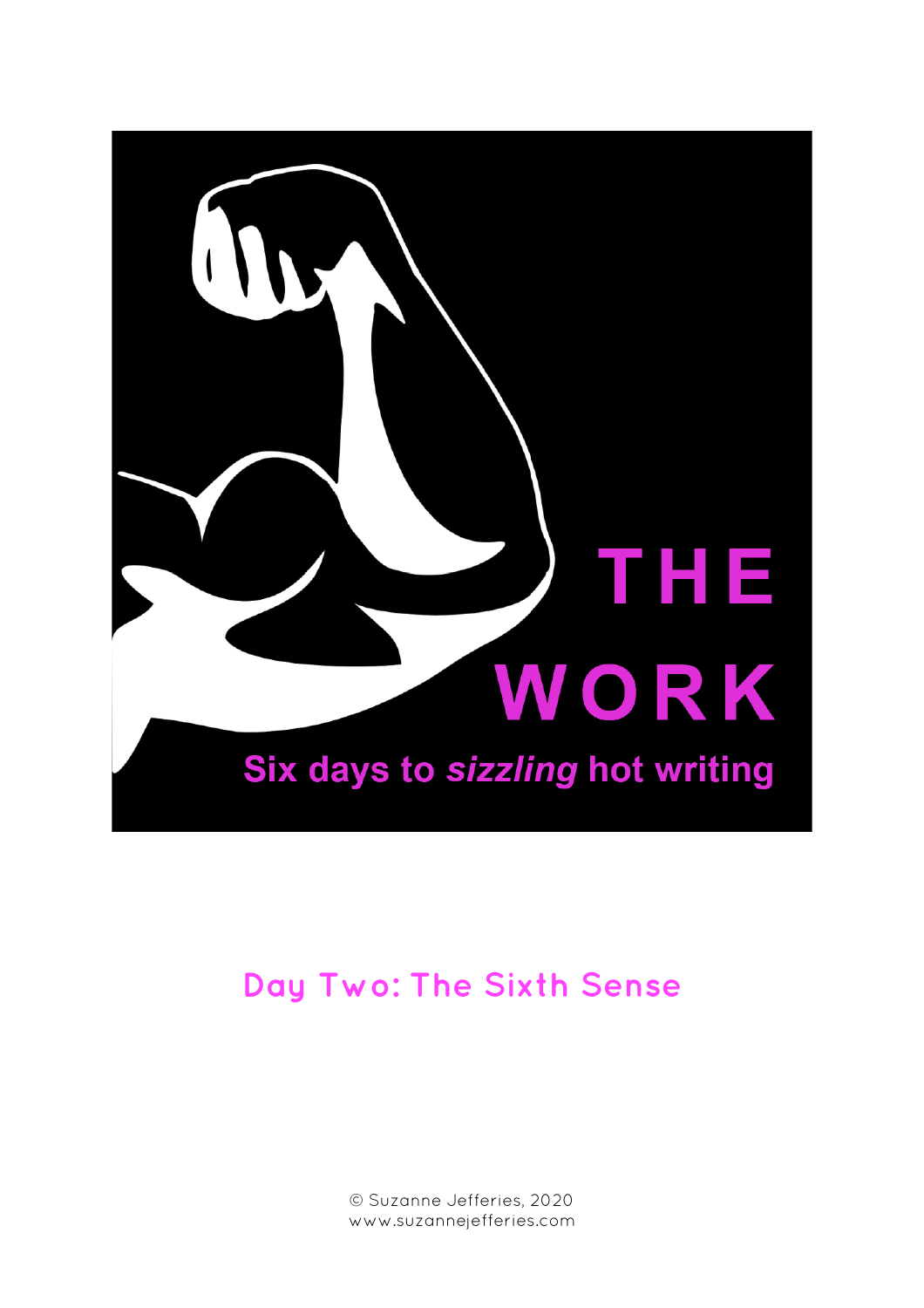## **1) Five senses, not one**

Go through your manuscript, and identify any time you've described a place, a setting, a person – did you use all five senses? Or just what you saw?

Writing comes alive when we use all of our senses to describe something.

Don't believe me? Fill in the table below to describe abstract nouns:

|          | <b>Smells</b> | <b>Feels</b> | Sounds | <b>Tastes</b> | Looks |
|----------|---------------|--------------|--------|---------------|-------|
| Gluttony |               |              |        |               |       |
| Pride    |               |              |        |               |       |
| Wrath    |               |              |        |               |       |
| Vanity   |               |              |        |               |       |
| Lust     |               |              |        |               |       |
| Envy     |               |              |        |               |       |
| Greed    |               |              |        |               |       |

## **2) Sensory perception**

Sensuous writing – writing that evokes the senses – ensures that you capture all of your audience's attention. Some of us are more auditory, others visual, and others kinaesthetic in how we process our information. By including all the senses, everyone's preference is covered.

Try writing three descriptions based on the following scenarios, using ONE sense only. So, for example, only using what your character can hear. The next one, only what your character can smell. Try for a few lines of description.



*\_\_\_\_\_\_\_\_\_\_\_\_\_\_\_\_\_\_\_\_\_\_\_\_\_\_\_\_\_\_\_\_\_\_\_\_\_\_\_\_\_\_\_\_\_\_\_\_\_\_\_\_\_\_\_\_\_\_\_\_\_\_\_\_\_\_\_\_\_\_\_*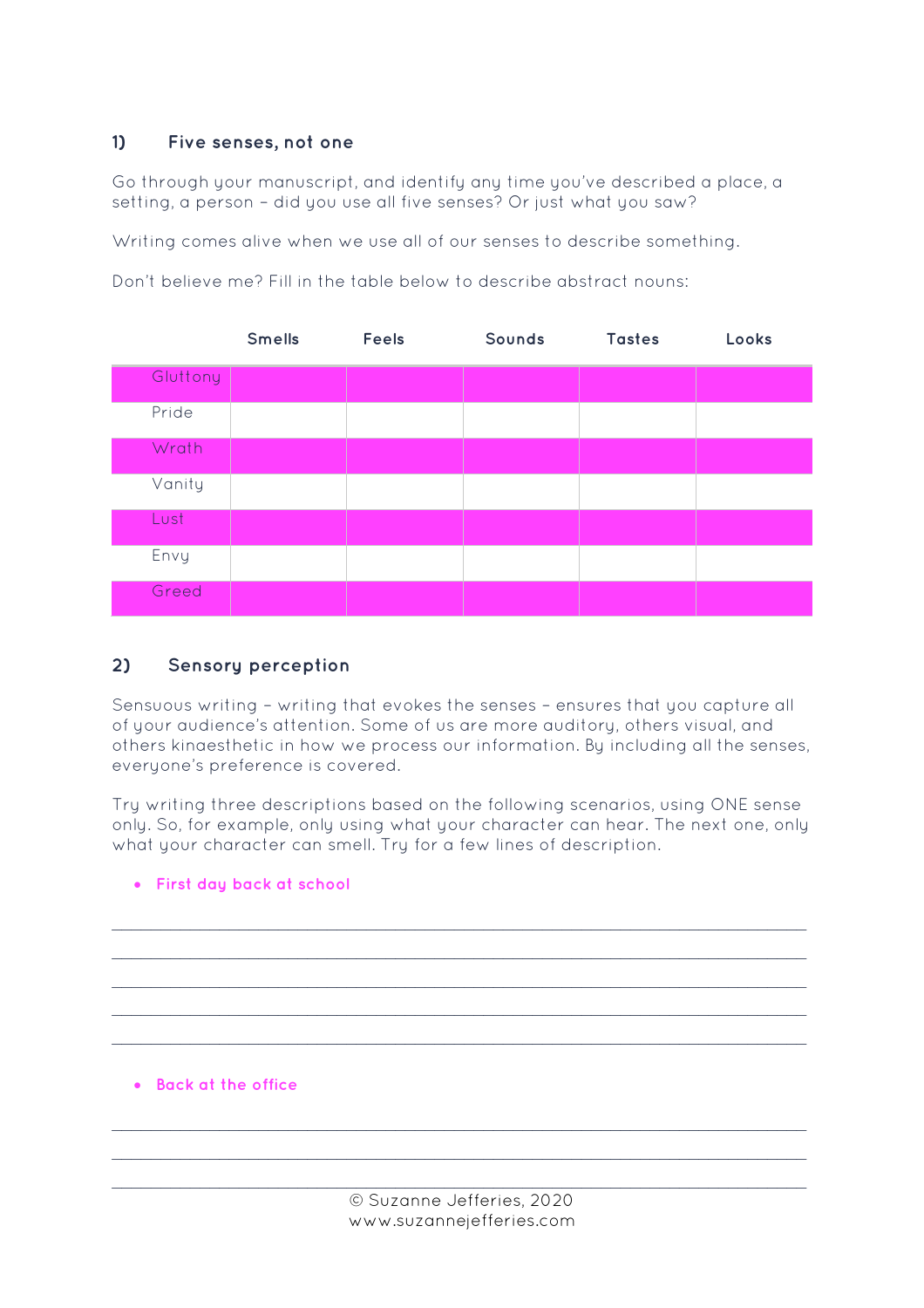#### • **Mid-winter**

#### **3) Removing the filter**

How did that go?

Next challenge: Have a look at your three descriptions. Did you use the words 'smell', 'hear', 'taste', 'see', or 'touch'? Sometimes, when we use these 'filter' words, we remove any deep point of view that we were hoping to create.

*\_\_\_\_\_\_\_\_\_\_\_\_\_\_\_\_\_\_\_\_\_\_\_\_\_\_\_\_\_\_\_\_\_\_\_\_\_\_\_\_\_\_\_\_\_\_\_\_\_\_\_\_\_\_\_\_\_\_\_\_\_\_\_\_\_\_\_\_\_\_\_ \_\_\_\_\_\_\_\_\_\_\_\_\_\_\_\_\_\_\_\_\_\_\_\_\_\_\_\_\_\_\_\_\_\_\_\_\_\_\_\_\_\_\_\_\_\_\_\_\_\_\_\_\_\_\_\_\_\_\_\_\_\_\_\_\_\_\_\_\_\_\_*

*\_\_\_\_\_\_\_\_\_\_\_\_\_\_\_\_\_\_\_\_\_\_\_\_\_\_\_\_\_\_\_\_\_\_\_\_\_\_\_\_\_\_\_\_\_\_\_\_\_\_\_\_\_\_\_\_\_\_\_\_\_\_\_\_\_\_\_\_\_\_\_ \_\_\_\_\_\_\_\_\_\_\_\_\_\_\_\_\_\_\_\_\_\_\_\_\_\_\_\_\_\_\_\_\_\_\_\_\_\_\_\_\_\_\_\_\_\_\_\_\_\_\_\_\_\_\_\_\_\_\_\_\_\_\_\_\_\_\_\_\_\_\_ \_\_\_\_\_\_\_\_\_\_\_\_\_\_\_\_\_\_\_\_\_\_\_\_\_\_\_\_\_\_\_\_\_\_\_\_\_\_\_\_\_\_\_\_\_\_\_\_\_\_\_\_\_\_\_\_\_\_\_\_\_\_\_\_\_\_\_\_\_\_\_ \_\_\_\_\_\_\_\_\_\_\_\_\_\_\_\_\_\_\_\_\_\_\_\_\_\_\_\_\_\_\_\_\_\_\_\_\_\_\_\_\_\_\_\_\_\_\_\_\_\_\_\_\_\_\_\_\_\_\_\_\_\_\_\_\_\_\_\_\_\_\_ \_\_\_\_\_\_\_\_\_\_\_\_\_\_\_\_\_\_\_\_\_\_\_\_\_\_\_\_\_\_\_\_\_\_\_\_\_\_\_\_\_\_\_\_\_\_\_\_\_\_\_\_\_\_\_\_\_\_\_\_\_\_\_\_\_\_\_\_\_\_\_*

For example:

*I hear the sound of kids playing outside. I hear an aeroplane flying overhead. It sounds like an ordinary day at home.* 

If we're in a character's point of view, there is no need to include 'I hear' – its addition is equal to author intrusion.

We could rewrite that passage as follows:

Kids play outside. One is T'Challa, the other, Captain America. An aeroplane soars overhead. An ordinary afternoon at home.

*(Did you notice the application of what we learned in Day One's Strong Verbs?)*

Rewrite those descriptions without those filter words. How does it change the closeness of the relationship between the reader and the character?

#### • **First day back at school**

© Suzanne Jefferies, 2020 www.suzannejefferies.com

*\_\_\_\_\_\_\_\_\_\_\_\_\_\_\_\_\_\_\_\_\_\_\_\_\_\_\_\_\_\_\_\_\_\_\_\_\_\_\_\_\_\_\_\_\_\_\_\_\_\_\_\_\_\_\_\_\_\_\_\_\_\_\_\_\_\_\_\_\_\_\_ \_\_\_\_\_\_\_\_\_\_\_\_\_\_\_\_\_\_\_\_\_\_\_\_\_\_\_\_\_\_\_\_\_\_\_\_\_\_\_\_\_\_\_\_\_\_\_\_\_\_\_\_\_\_\_\_\_\_\_\_\_\_\_\_\_\_\_\_\_\_\_ \_\_\_\_\_\_\_\_\_\_\_\_\_\_\_\_\_\_\_\_\_\_\_\_\_\_\_\_\_\_\_\_\_\_\_\_\_\_\_\_\_\_\_\_\_\_\_\_\_\_\_\_\_\_\_\_\_\_\_\_\_\_\_\_\_\_\_\_\_\_\_ \_\_\_\_\_\_\_\_\_\_\_\_\_\_\_\_\_\_\_\_\_\_\_\_\_\_\_\_\_\_\_\_\_\_\_\_\_\_\_\_\_\_\_\_\_\_\_\_\_\_\_\_\_\_\_\_\_\_\_\_\_\_\_\_\_\_\_\_\_\_\_ \_\_\_\_\_\_\_\_\_\_\_\_\_\_\_\_\_\_\_\_\_\_\_\_\_\_\_\_\_\_\_\_\_\_\_\_\_\_\_\_\_\_\_\_\_\_\_\_\_\_\_\_\_\_\_\_\_\_\_\_\_\_\_\_\_\_\_\_\_\_\_*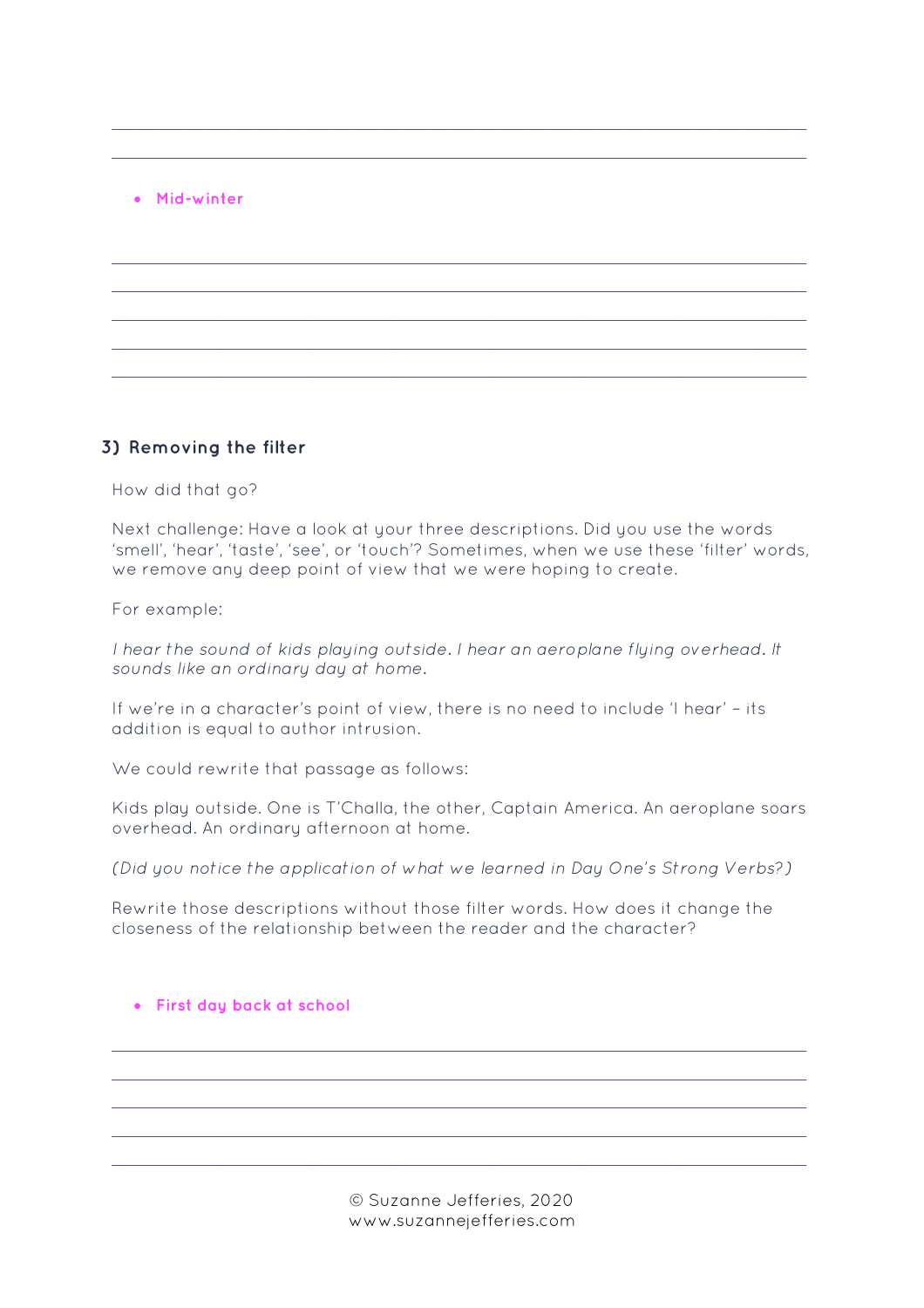#### • Back at the office

#### · Mid-winter

## 4) Putting it all together



Describe the above scene using all the senses.

© Suzanne Jefferies, 2020 www.suzannejefferies.com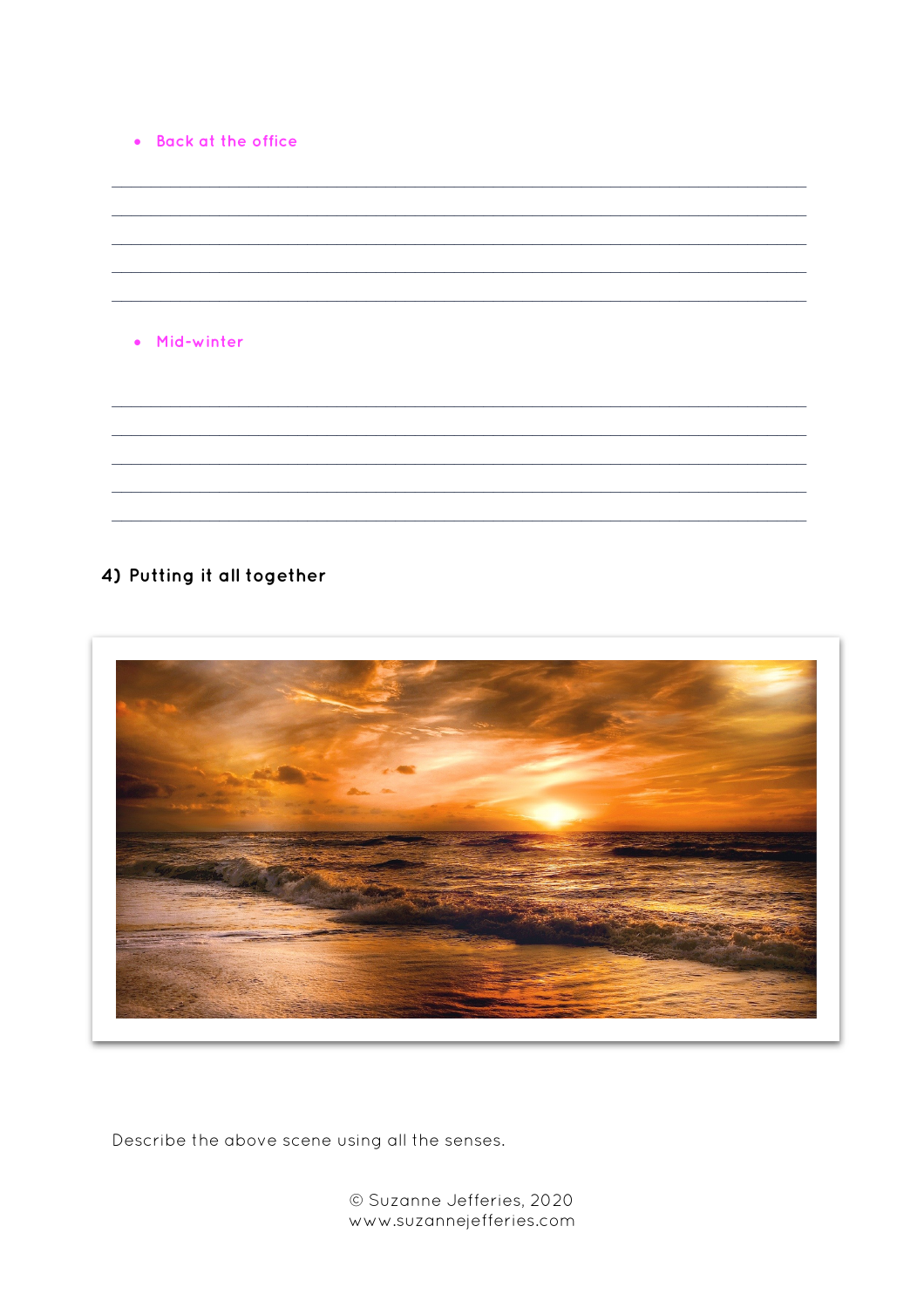